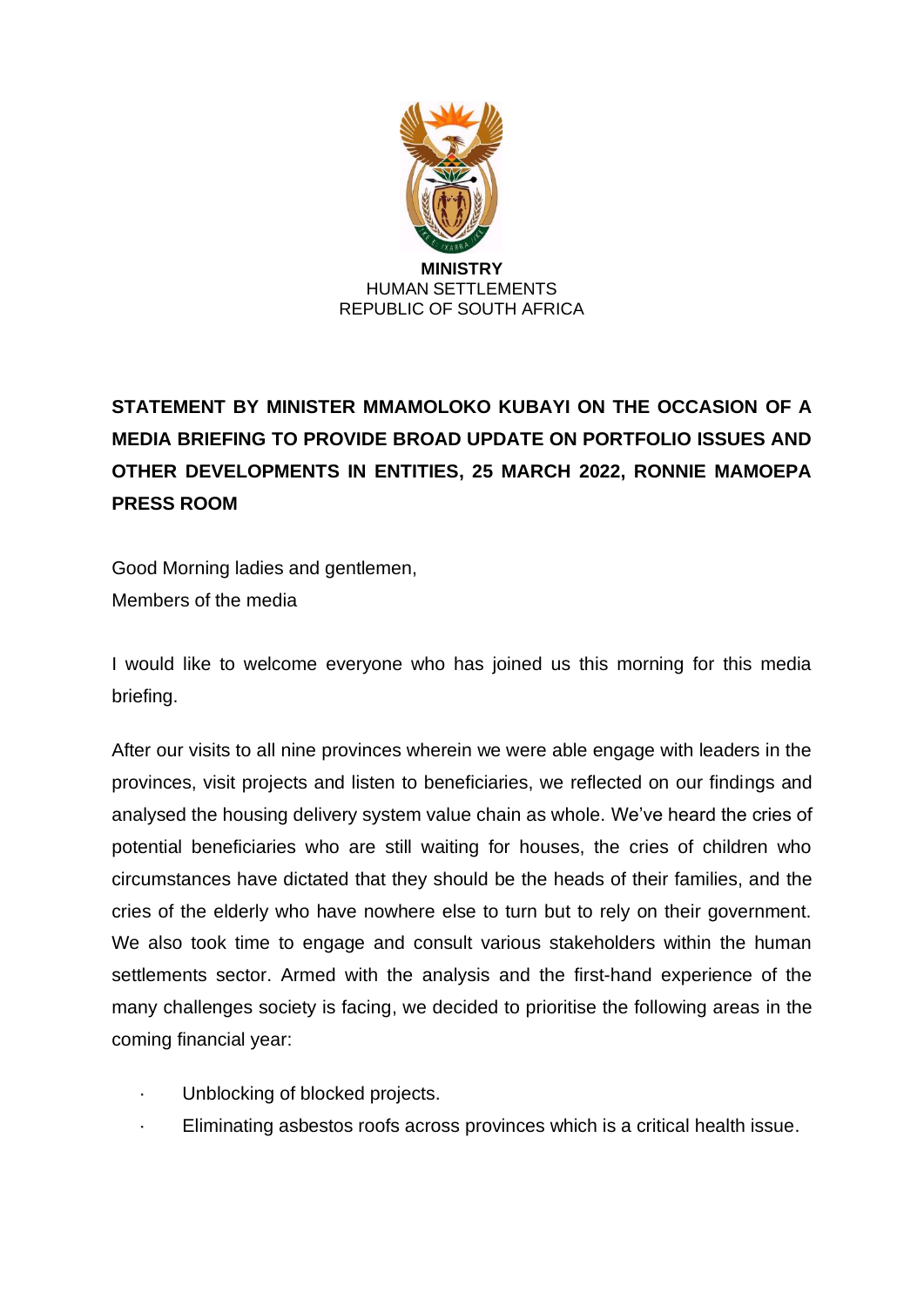- Increasing the pace of provision of title deeds to rightful property owners, prioritizing the pre-1994 stock.
- Eliminating (dilapidated) mud houses, especially in the rural areas (prioritizing the elderly and child-headed households).
- · Digitization of the beneficiary list to make it more reliable, transparent, easily accessible and avoid fraud and corruption.

I am pleased to that note MINMEC, which is our intergovernmental forum, has endorsed these priorities. In addition to the above-mentioned priorities, we also came to the conclusion that to fast track service delivery across the country and to respond to the challenges observed in the sector during the ministerial visits, we needed to develop a structure in the form of a Human Settlements War Room. Among other things the war room will do the following:

- Coordinate efforts, monitor and fast track the implementation of diverse projects across provinces.
- The provision of detailed analysis and support in the implementation of human settlements development grants.
- Provide project tracking tools on all projects to monitor and to report to the War Room.
- Identify strategic partners that could assist to unblock challenges.
- Create an enabling environment for cooperative governance in line with Intergovernmental Relations Act.

We are pleased that Mr Dan Gorbachev Mashitisho, the former DG of the Department of Cooperative Governance and Traditional Affairs has already accepted our invitation to lead the war room and he will be joined by other specialists that we are in the process of appointing.

The changes I am about to present were formulated within the context of continuous improvement in the delivery of the department's mandate and come into effect from 1<sup>st</sup> April 2022. I will begin with the changes we have effected on the grant funding.

# **On HSDG**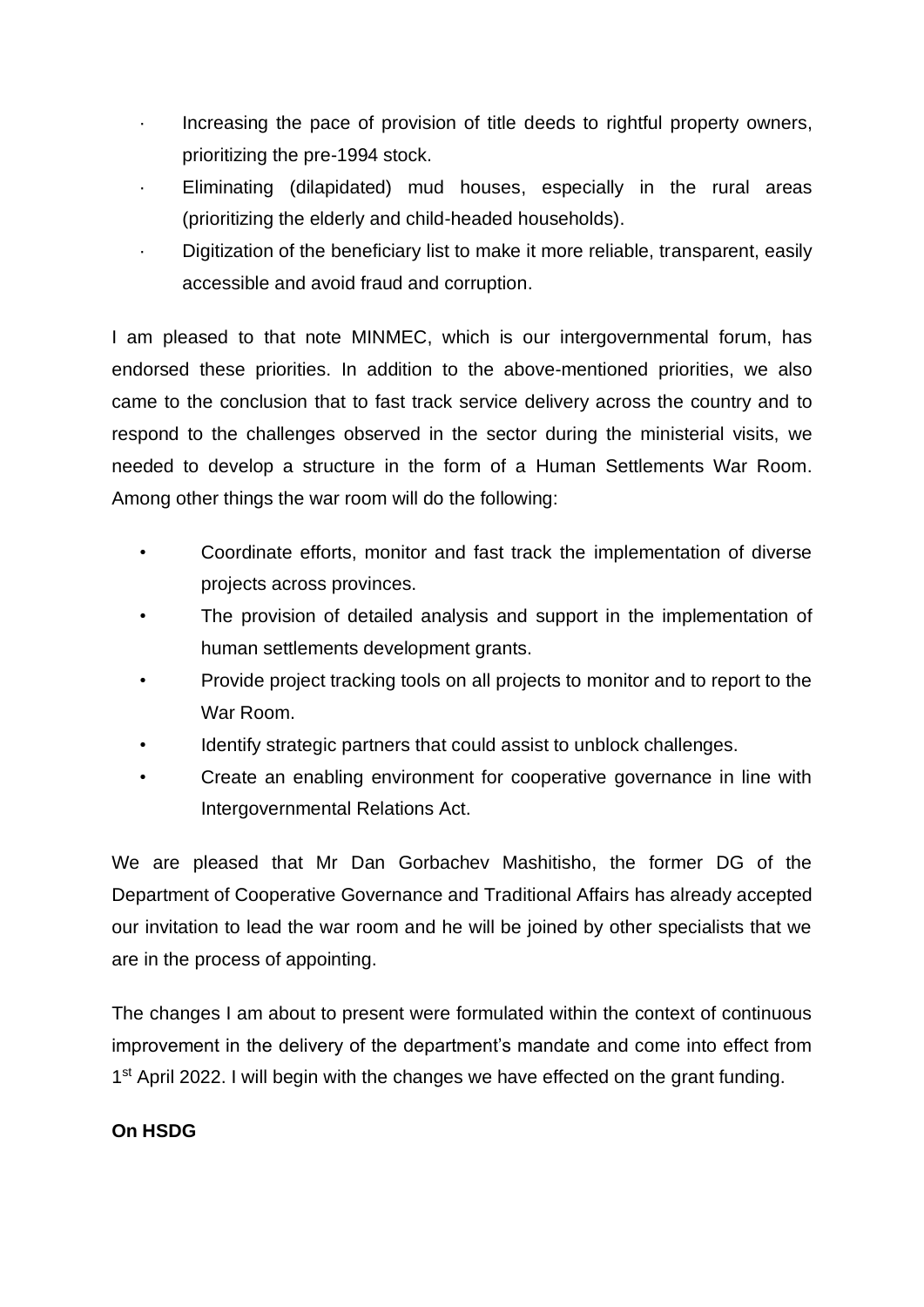Having realised that there are many incomplete and complete projects that have not been occupied because of lack bulk infrastructure, we decided to intervene towards resolving this problem. In this regard, the structure of the HSDG has been reconfigured to allow for delivery of Bulk infrastructure and the allocation for bulk has increased from 3% to 5%. Backed by a good plan, the allocation can be increased up to 30% of the grant, especially in rural provinces.

In the financial year 2022/23, we will start implementing front-loading in two provinces, Northern Cape and the Eastern Cape under the Infrastructure Fund, which will allow us to significantly increase the scale of housing delivery in a short space of time. This means that these Provinces can start implementing their plans utilising the budgets for the next two financial years.

# **On social Housing**

Since the last adjustment of the qualification criteria in 2018, tenants are struggling to pay their rentals due to inflation and substantial increases in utility costs. We have revised the bands for households earning from R1850 to R22 000 gross monthly income to qualify as opposed to the previous qualification criteria for household income from R1500 to R15 000. This will align with the broader definition of the affordable housing programmes such as FLISP.

#### **On FLISP**

FLISP is a housing subsidy for first-time home buyers to assist with purchasing a home. For buyers to qualify, they have to fall within a certain income bracket that is considered as the gap market or the missing middle.

So far, the Programme has not achieved intended Policy objectives for a number of reasons. With effect from 2022/23 financial year, FLISP will also extend to nonmortgage housing finance facilities, and accordingly, FLISP may be used in combination with one of the following products and situations:

- **1)** Housing loans granted or guaranteed by a pension and provident fund.
- **2)** Unsecured housing loans from any registered lender.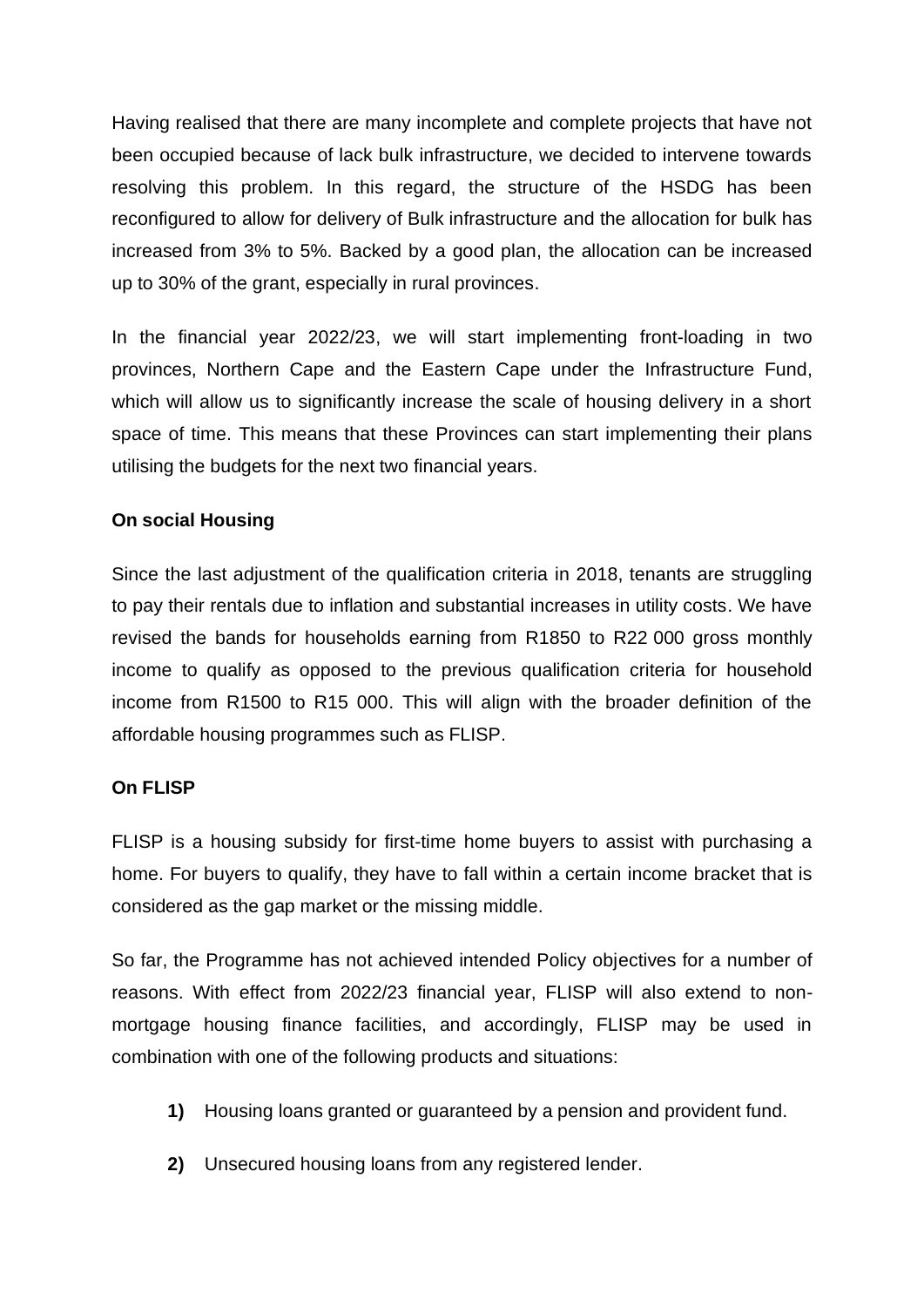**3)** Housing loans granted or guaranteed by cooperative- or communitybased savings scheme.

**4)** FLISP can be used in combination with individual own resources or savings.

**5)** Housing loans supported by employer-based schemes such as Government Employees Housing Scheme or private sector Employer Assisted Housing Schemes (EAHS).

**6)** Housing loans supported by Permission-to-Occupy (PTOs) issued by government or recognised Traditional Authority.

**7)** With effect from 1 April 2022, the FLISP quantum range increases by between 7,2% and 10%**.** This change, we believe, will go a long way in enhancing affordability of home loans as households will be able to put in higher deposits for their home loans or cover other housing acquisition or building costs permissible in the Policy.

This will enable all qualifying South Africans to access this subsidy in both rural and urban areas of our country. We look forward to seeing a large increase in uptake in rural provinces and delivering on people's Section 26 rights.

Our key partners in delivering FLISP are lenders—in particular our commercial banks and of course other lending institutions offering housing loans. I am informed that the Banking Association of South Africa (BASA) and NHFC have negotiated a Memorandum of Agreement to partner on the delivery of FLISP, which I hope will be signed soon.

I am happy therefore that today, we are confirming that the Revised FLISP Policy has been approved by MINMEC. Therefore:

- I look forward to receiving confirmation that BASA, Banks, other Lenders and NHFC have entered in FLISP partnerships.
- I am happy to announce that NHFC and the Department of Public Service Administration (DPSA) have signed a Memorandum of Understanding to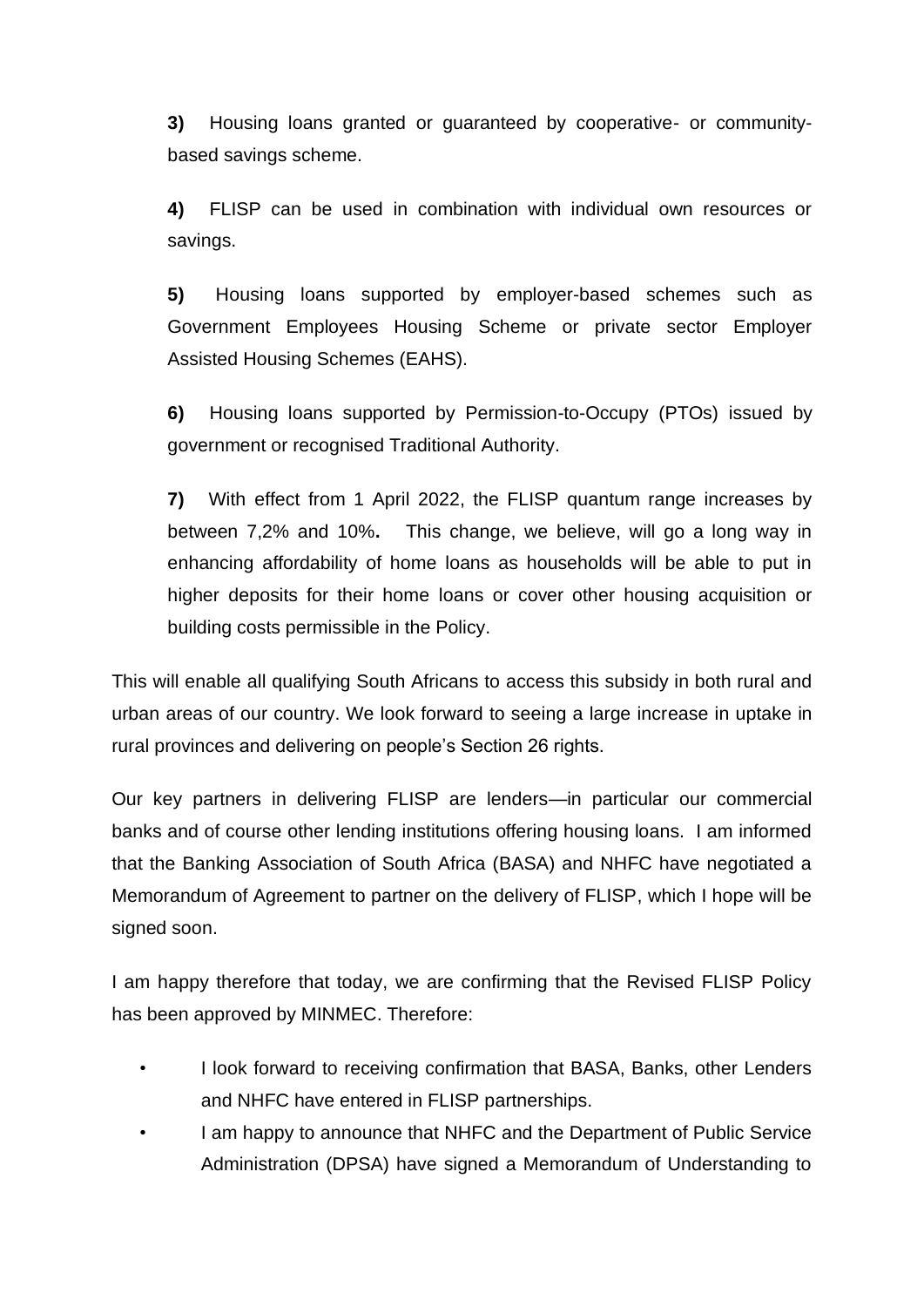ensure that government employees are assisted in accessing FLISP to achieve their home ownership aspirations.

# **On Subsidy Quantum**

You may be aware that the current subsidy quantum has not been changed since 2018. In the period between then and now, the quantum has been affected by inflation which was starting to have an effect in the quality of housing units we were providing to beneficiaries.

As agreed at MINMEC, we have introduced changes that will come into effect in the financial year 2022/23. From the  $1<sup>st</sup>$  April 2022, our housing programmes will cost as follows:

- · BNG services and top structure-R196 887
- · House for persons with disabilities-R209 071
- · Military veterans house-R240 607
- · FLISP-R147 045
- Social housing-R187 395

We believe that with these amendments, we will be able to accelerate housing delivery and avoid projects being abandoned. We call upon our implementing agents including contractors and developers to deliver quality work, on time and within budget.

# **On disaster areas**

A number of areas around South Africa are affected by natural disasters, such as floods, thunderstorms and fires. In most cases, those who are affected require alternative shelter immediately and others want to repair the damage to their homes as soon as it is possible. In analysing our response time and the adequacy of the response to affected areas, we found that our systems had many shortcomings which include inflexible funds allocation, which then leads to shortage of funds to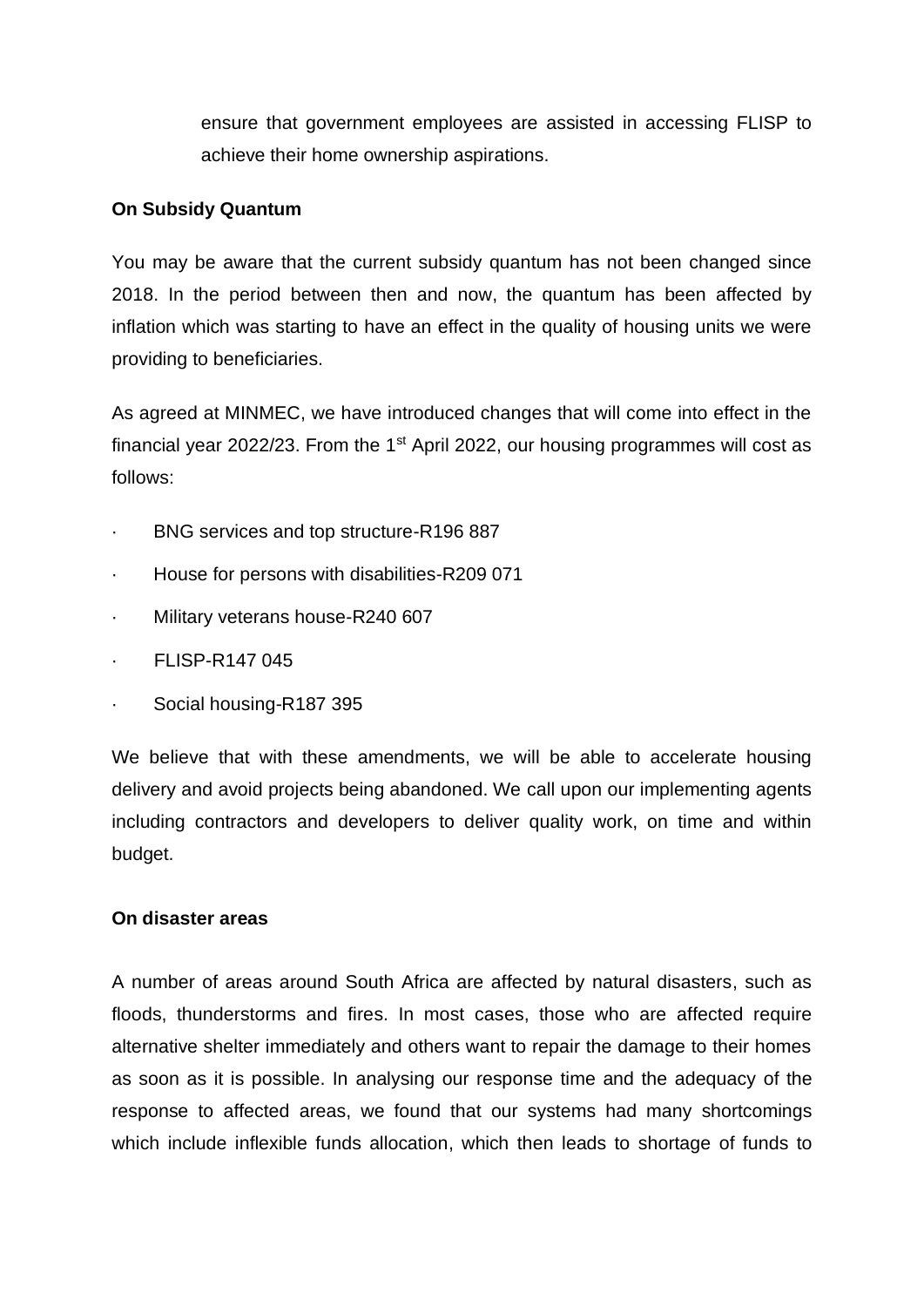cover the disaster victims in totality and long response time, which worsens the status of the victims.

We introduced a number of new directives applicable to provincial departments and municipalities so that we change manner of Intervention in disaster areas. These directives include 24-hour turnaround period for the assessments of the disaster and fast-tracking of repairs through a voucher system. With regards to financing, provinces and metros are now allowed to utilize available funds from HSDG, USDG and ISUPG to intervene in dealing with the damages.

# **Stability in entities**

When I arrived in the portfolio, I made an undertaking that I will immediately put effort in the stabilisation of entities under the human settlements portfolio. I am pleased to report that we have appointed Boards in five of our entities, namely; HDA, SHRA, CSOS,PPRA and NHBRC as previously announced. The NHFC b

Board appointments have been approved by Cabinet and they will formally be appointed for a period of three (3) years at the NHFC AGM on Tuesday next week.

The following people will become NHFC Board members:

- 1. Mr Luthando Vutula (Chairperson)
- 2. Mr Thembinkosi Bonakele
- 3. Ms Philisiwe Mthethwa
- 4. Mr Velile Dube
- 5. Ms Aeeysha Seedat
- 6. Ms Tshepiso Kobile
- 7. Mr Paul Heeger
- 8. Mr Thulani Mabaso
- 9. Ms Kadi Palesa
- 10.Ms Thembisile Chiliza
- 11.Ms Setati Bolimpopo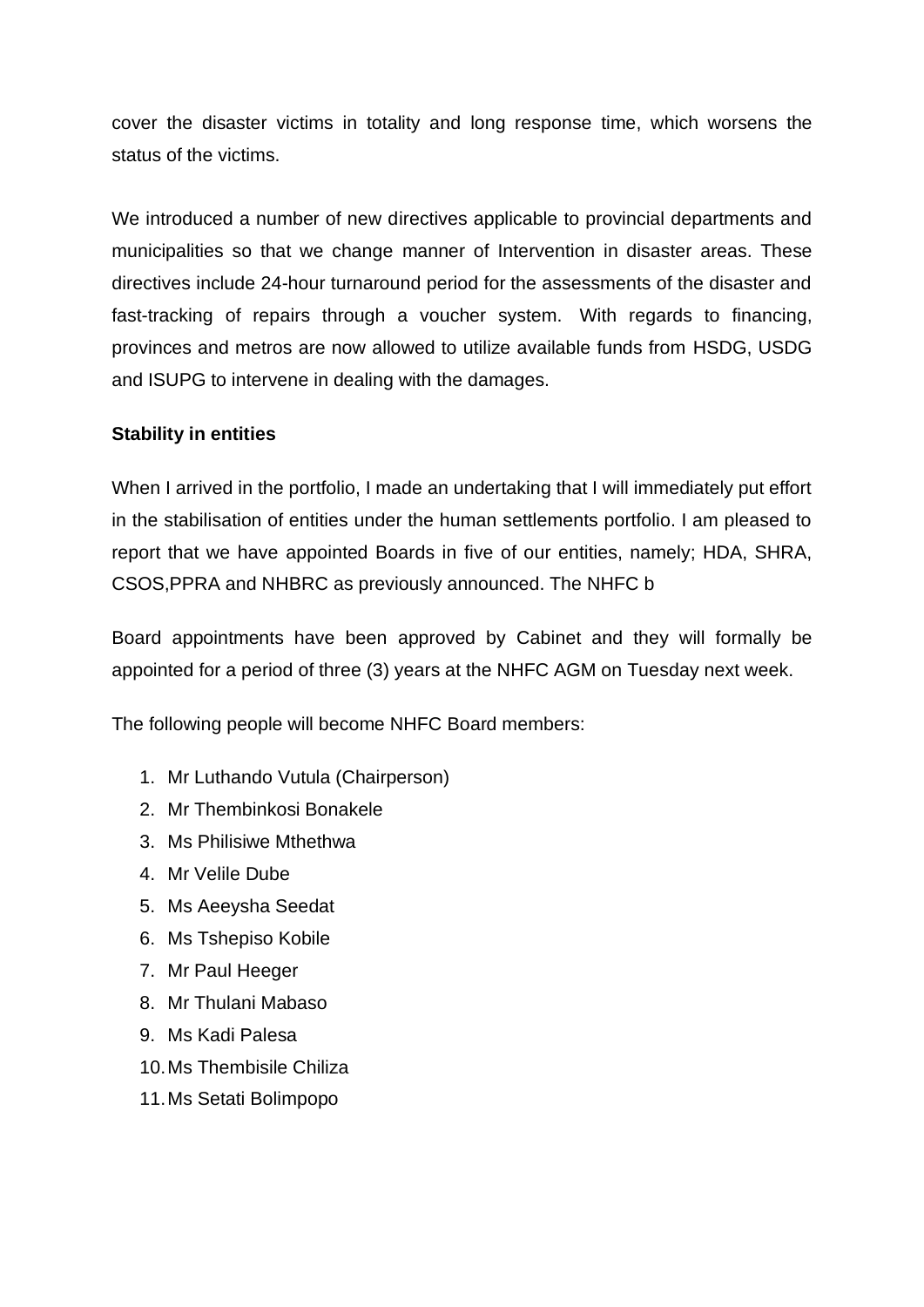I am well aware that the appointment of boards does not automatically bring stability to the entities, however, it is an important step. Most of these entities have multiple vacancies at an executive level, some do not have the necessary technical skills to execute their mandate and yet others have organisational structures that are wholly unsuitable for the execution of their mandate. I have mandated the Boards of these entities to make finding solutions to these challenges their number one priority.

Due to long periods of poor leadership and instability in some of these entities, a destructive culture has germinated within these entities. I am speaking of the culture of rumour mongering, fictitious grievances, media leaks and unsubstantiated and frivolous whistle-blowing that has taken root. I am a firm believer that we must deal decisively with wrongdoing and corruption, however, channels for exposing such should not be abused for agendas that have nothing to do with fighting wrongdoing and corruption. Since arriving in this portfolio, I have been bombarded with allegations and counter- allegations of corruption which are then leaked to the media. What is common about these allegations is that no evidence is ever adduced to support them and yet I spend hours responding to media enquiries about these allegations.

The stabilisation effort has also been made difficult by the existence of wellentrenched patronage and corruption networks that are putting up a huge fight against the stabilisation effort.

I wish for the new Boards to be given space to focus on the task of stabilising the entities for which they are responsible and not to be occupied with conducting investigations for which they are hardly capable of conducting. I have therefore decided that I will approach the Special Investigating Unit to conduct an investigation in all our entities where there are claims of wrongdoing and corruption.

I have said elsewhere that wrongdoing and corruption will be dealt with, without fear or favour and I encourage those with any evidence of wrongdoing to take the information to law enforcement agencies.

In conclusion, we are a government that cares and committed to restoring the dignity of the people through the provision of sustainable human settlements. We are doing